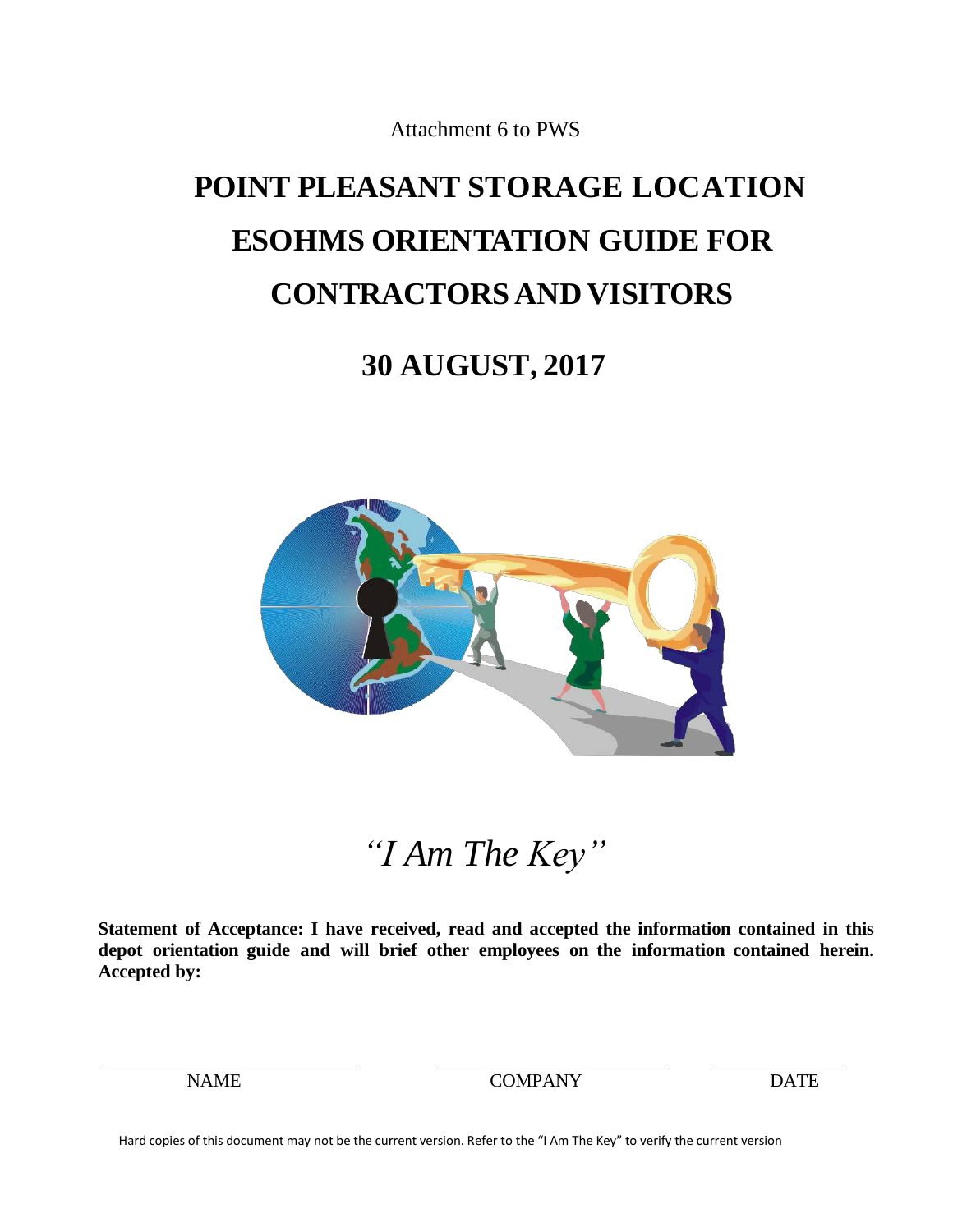## **INTRODUCTION**

 DLA Strategic Materials has developed an Environmental, Safety and Occupational Health Management System (ESOHMS) that is based on ISO 14001:2004 - "Environmental Management Systems - Specification with Guidance for Use" and Occupational Health and Safety Assessment Series (OHSAS) 18001 - "Occupational Health and Safety Management Systems - Specification.". The ESOHMS encompasses all of our environmental, safety and occupational health (ESOH) policies and programs, and applies to all our employees and all those working on our behalf. We wish to inform visitors and others working at our Point Pleasant Storage Location about the key components of the ESOHMS. The purpose of this briefing is to ensure everyone is aware of our ESOHMS and the key environmental, safety and occupational health information that is critical to protecting human health and the environment.

## **ESOH POLICY STATEMENT**

 The Environmental, Safety and Occupational Health Policy Statement establishes the framework for the ESOHMS. As such, the ESOH Policy Statement provides the foundation for controlling the environmental impacts, safety and occupational health risks of its activities, commodities, and services and establishing environmental goals and objectives. The key elements of the ESOH Policy Statement include:

- Compliance with applicable laws and policies
- Continuous improvement
- Management review on a regular basis
- Communication with employees as well as the public
- Use of best management practices in protecting our natural resources and preventing pollution
- Providing the resources for all mandatory training
- A social responsibility toward their customers

#### **FIVE COMMANDMENTS**

The Five Commandments of the ESOHMS are:

- 1. Be Safe
- 2. Recycle
- 3. Conserve Our Natural Resources
- 4. Understand Your Job Responsibilities
- 5. Know What Regulations Apply To Your Job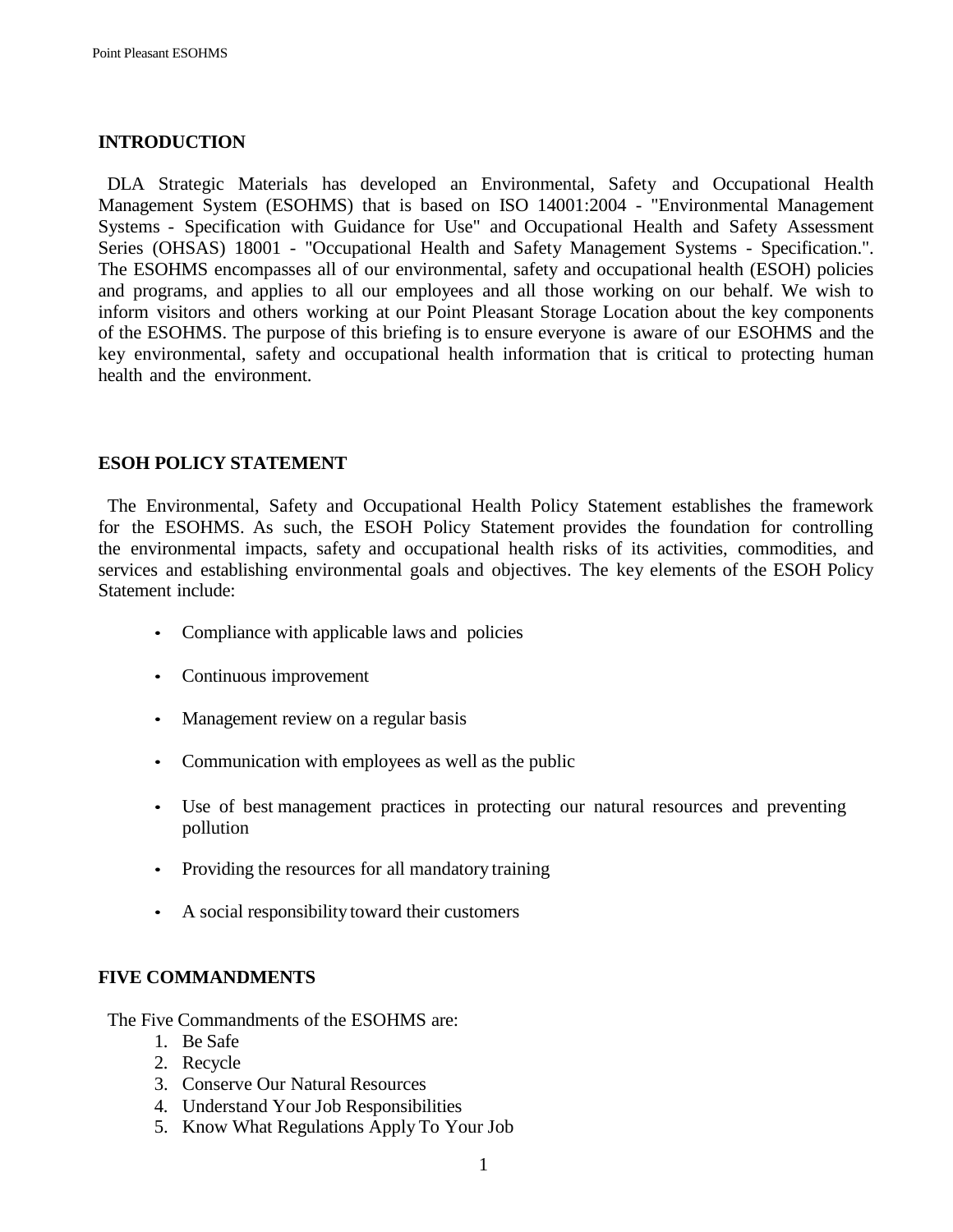# Critical ESOHMS Information for our Point Pleasant Storage Location

#### **EMERGENCY RESPONSE**

 911 emergency service is available at this location. In the event of an emergency, all contractors and visitors are directed to calmly make a spot check of their immediate work area, and then proceed to the Scale House on-site, or if without transportation, exit the work area to a safe distance, if necessary. Contractors and visitors are required to communicate all emergency information to the on-site government representative immediately.

### **HAZARDOUS MATERIALS STORAGE**

All personnel must familiarize themselves with the SDSs for material they will be handling. Materials stored at Pt. Pleasant include ferrochrome and ferromanganese. All personnel must wear PPE appropriate for identified hazards.

National Fire Protection Association (NFPA) color-coded signs that may be found at the site signify the following:



1 (**one**) is the **Least Hazardous** and 4 (**four**) is the **Most Hazardous**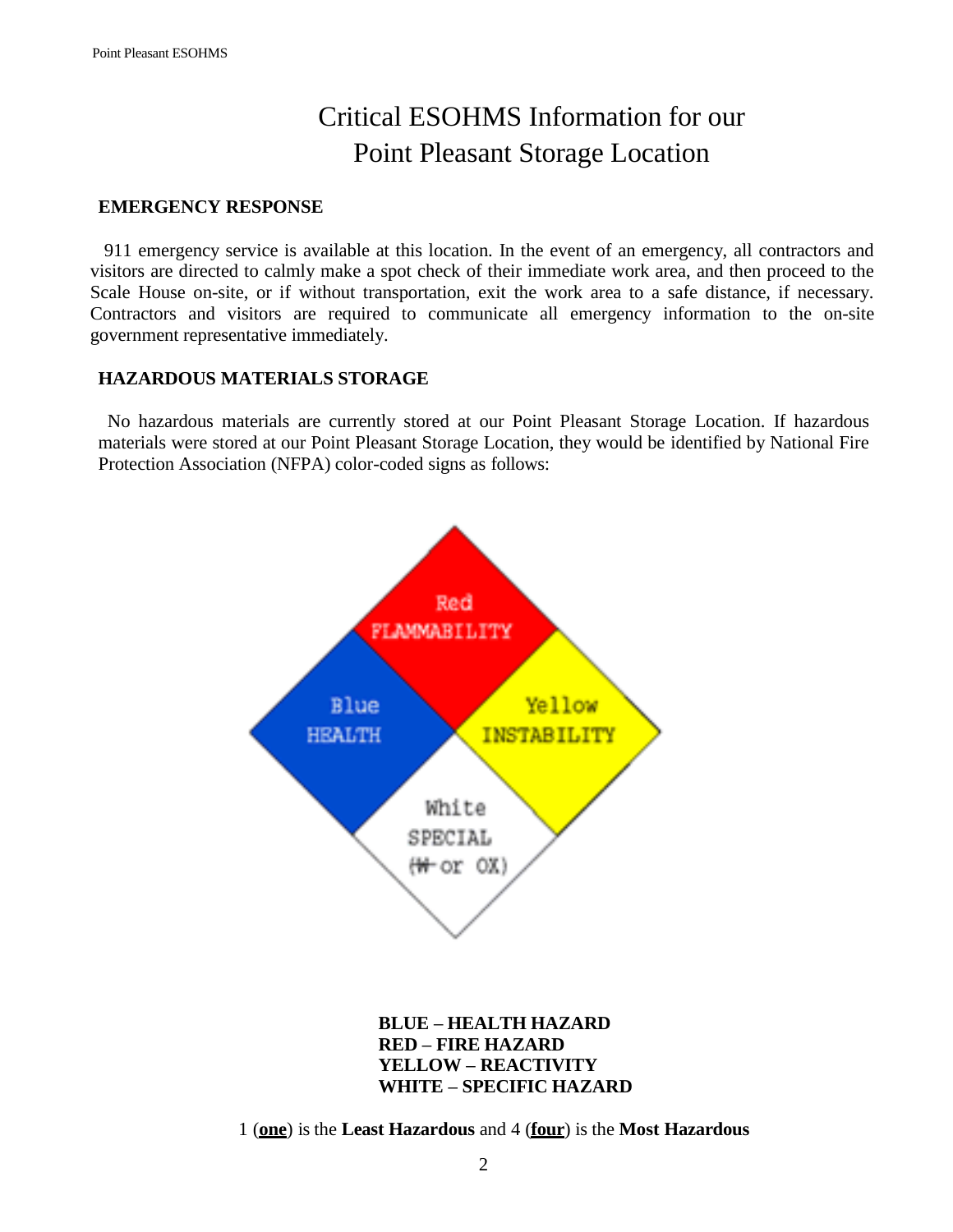# **POLLUTION PREVENTION**

 Spills of petroleum or hazardous materials contaminate not only the storm water runoff pathways, but also the soil and air. Spill response should be focused on protecting human health and preventing impacts to the environment. In the event of a spill, remember SWIM:

S – Stop the spill W – Warn others (and contact the on-site government representative) I – Isolate the area M – Minimize your exposure

 The commodities stored at the Point Pleasant Storage Location could also pose a risk to the environment if released from the site. Follow these best management practices when handling commodities:

- Identify and locate all storm drains and surface water flow pathways in the vicinity of the work area.
- Appropriate materials, such as hay bales, silt fence, or railroad ties, should be readily available and placed as a barrier between the commodity area and the storm drainage system, to help reduce the amount of any loose commodity material that could get washed into the drainage system by runoff from the out loading area.
- Surface runoff that flows towards nearby drainage ditches, swales, streams, etc., should also be similarly blocked.
- These activities should be performed not only while storm water runoff is actively occurring, but also to plan ahead for any rainfall, snowfall, snowmelt, etc. that may occur during the handling of commodities.

# OTHER CONTRACTOR REQUIREMENTS

- Contractors working on site must advise the on-site government representative, in writing, of the presence of hazardous material, hazardous waste and their method of fuel supply.
- Contractors must maintain (on-site) an SDS for all hazardous materials on site.
- Contractors shall not generate or store hazardous waste. Any waste generated as a result of emergency response shall be handled in accord with federal, West Virginia State & local regulations.
- Contractors must conduct operations in accordance with applicable OSHA regulations (29 CFR 1910).
- Hazardous materials must be stored, used and transported in accordance with federal, West Virginia State & local regulations.
- Contractors should refer all media inquiries regarding operations, environmental management, safety, occupational health, etc. to the on-site government representative.

For questions about the Point Pleasant Storage Location Hazard Communication Policy and Procedures Call (571) 363-9792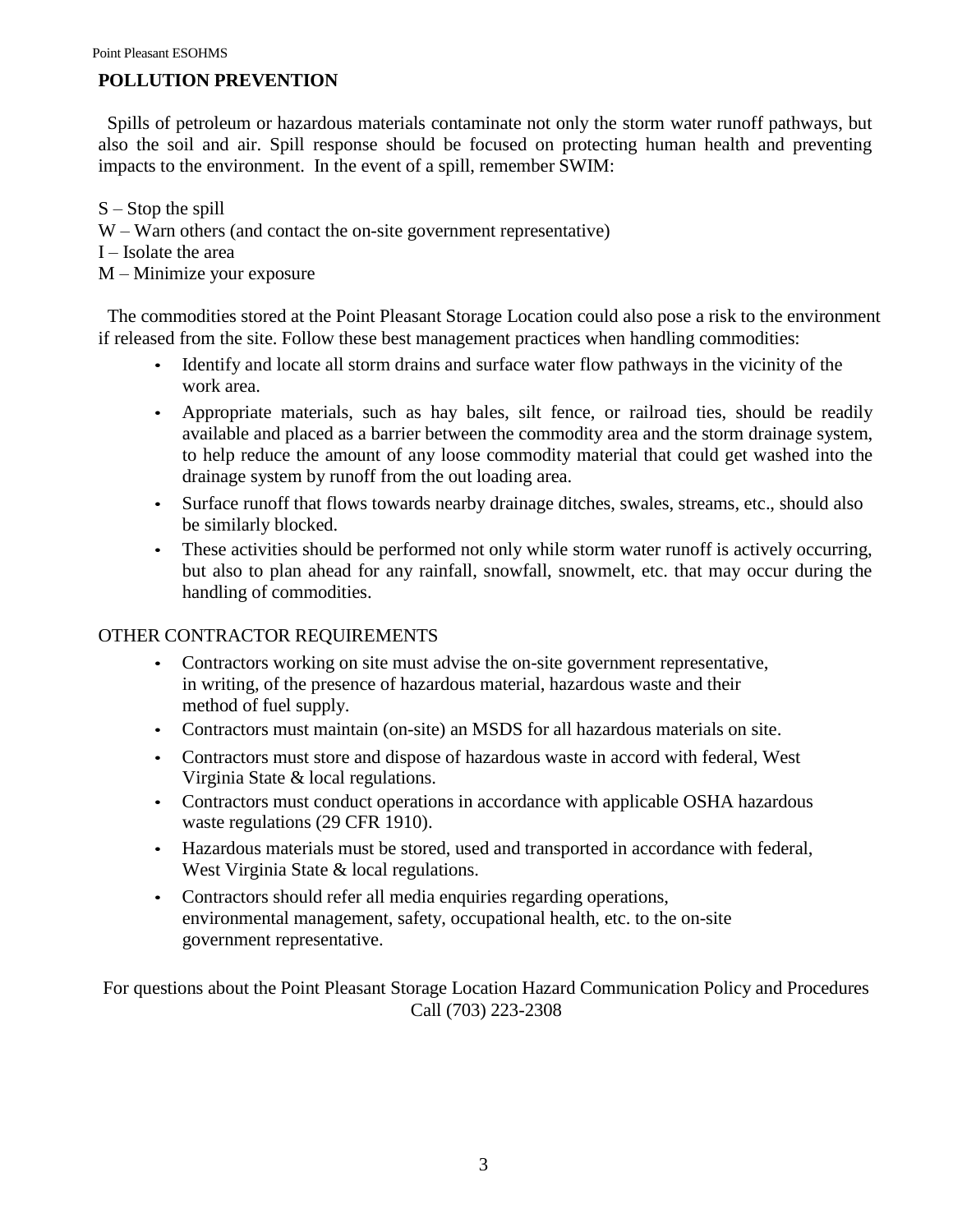### **YOU ARE THE KEY!**

 The Environmental, Safety and Occupational Health Policy Statement provides the foundation for controlling the environmental impacts of our activities, commodities, and services and establishes environmental goals and objectives.

 It is your duty to keep an eye open to identify conditions that may contribute to contamination of storm water runoff. During your daily routine should you notice a potential problem, take the steps to fix it! Keep the lines of communication open.

 Remember that whatever goes into the storm water system will end up in our groundwater or local waterways. Often times, that waterway is used for recreation, as a source for food (i.e., fish), and as a source for drinking water.